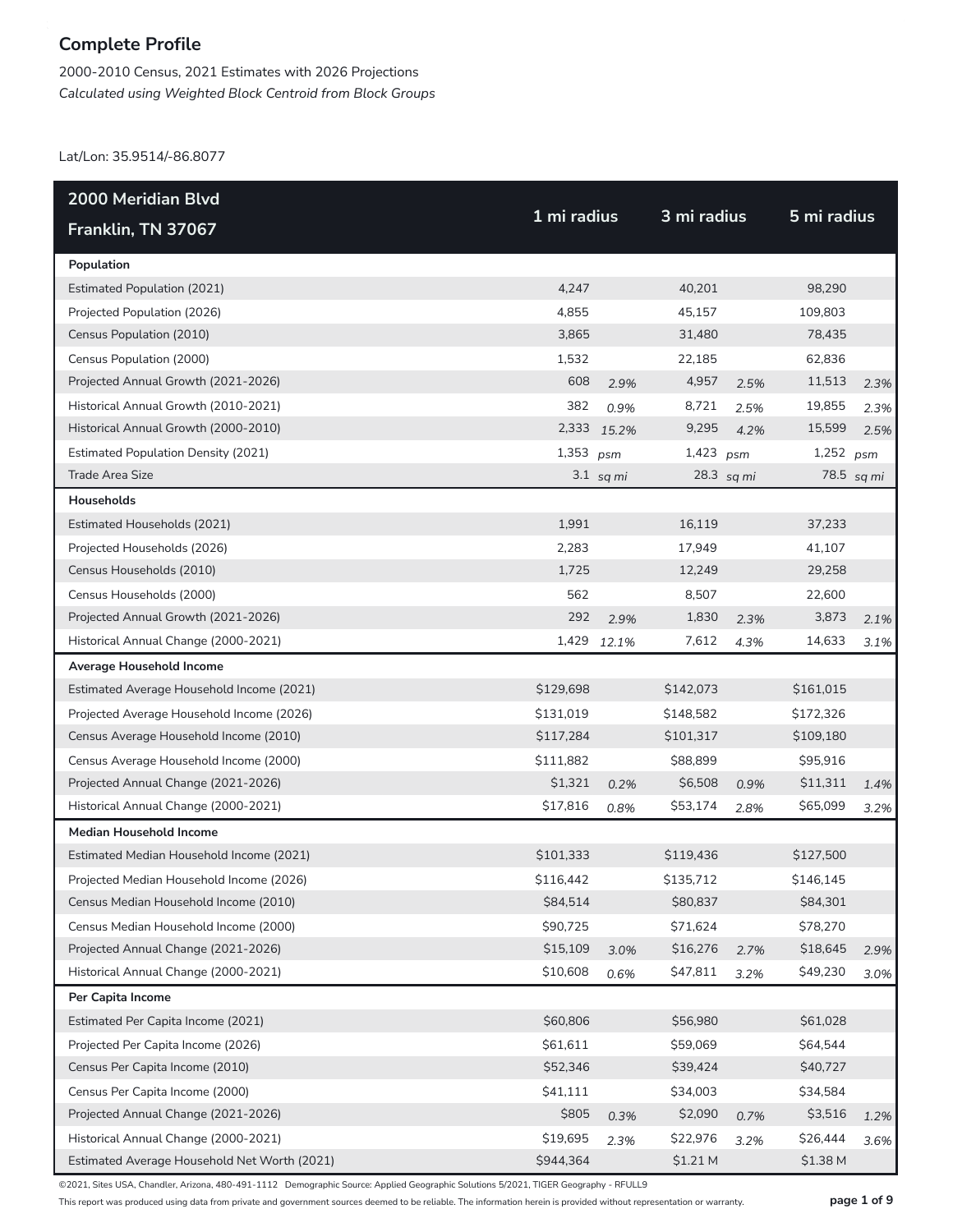2000-2010 Census, 2021 Estimates with 2026 Projections *Calculated using Weighted Block Centroid from Block Groups*

Lat/Lon: 35.9514/-86.8077

| <b>2000 Meridian Blvd</b>                     |             |                          |              | 3 mi radius |              |       |  |
|-----------------------------------------------|-------------|--------------------------|--------------|-------------|--------------|-------|--|
| Franklin, TN 37067                            | 1 mi radius |                          |              |             | 5 mi radius  |       |  |
| <b>Race and Ethnicity</b>                     |             |                          |              |             |              |       |  |
| Total Population (2021)                       | 4,247       |                          | 40,201       |             | 98,290       |       |  |
| White (2021)                                  |             | 3,182 74.9%              | 32,082 79.8% |             | 81,965       | 83.4% |  |
| Black or African American (2021)              | 244         | 5.8%                     | 2,094        | 5.2%        | 5,083        | 5.2%  |  |
| American Indian or Alaska Native (2021)       | 4           | $\overline{\phantom{a}}$ | 109          | 0.3%        | 238          | 0.2%  |  |
| Asian (2021)                                  | 718         | 16.9%                    | 3,962        | 9.9%        | 6,918        | 7.0%  |  |
| Hawaiian or Pacific Islander (2021)           |             |                          | 21           | $\sim$      | 36           |       |  |
| Other Race (2021)                             | 22          | 0.5%                     | 1,158        | 2.9%        | 2,139        | 2.2%  |  |
| Two or More Races (2021)                      | 77          | 1.8%                     | 775          | 1.9%        | 1,910        | 1.9%  |  |
| Population < 18 (2021)                        | 809         | 19.1%                    |              | 8,892 22.1% | 23,648       | 24.1% |  |
| White Not Hispanic                            | 499         | 61.6%                    | 6,077        | 68.3%       | 17,636       | 74.6% |  |
| <b>Black or African American</b>              | 50          | 6.2%                     | 439          | 4.9%        | 1,202        | 5.1%  |  |
| Asian                                         | 183         | 22.7%                    | 982          | 11.0%       | 1,787        | 7.6%  |  |
| Other Race Not Hispanic                       | 37          | 4.5%                     | 379          | 4.3%        | 921          | 3.9%  |  |
| Hispanic                                      | 41          | 5.0%                     |              | 1,014 11.4% | 2,101        | 8.9%  |  |
| Not Hispanic or Latino Population (2021)      |             | 4,102 96.6%              | 37,147 92.4% |             | 92,090       | 93.7% |  |
| Not Hispanic White                            | 3,070       | 74.8%                    | 30,378 81.8% |             | 78,399       | 85.1% |  |
| Not Hispanic Black or African American        | 239         | 5.8%                     | 2,028        | 5.5%        | 4,920        | 5.3%  |  |
| Not Hispanic American Indian or Alaska Native | 3           | $\overline{\phantom{a}}$ | 79           | 0.2%        | 198          | 0.2%  |  |
| Not Hispanic Asian                            |             | 716 17.4%                | 3,936        | 10.6%       | 6,859        | 7.4%  |  |
| Not Hispanic Hawaiian or Pacific Islander     |             |                          | 21           | $\sim$      | 36           |       |  |
| Not Hispanic Other Race                       | 6           | 0.2%                     | 44           | 0.1%        | 82           |       |  |
| Not Hispanic Two or More Races                | 67          | 1.6%                     | 661          | 1.8%        | 1,598        | 1.7%  |  |
| Hispanic or Latino Population (2021)          | 145         | 3.4%                     | 3,054        | 7.6%        | 6,200        | 6.3%  |  |
| Hispanic White                                |             | 112 77.2%                | 1,705        | 55.8%       | 3,566        | 57.5% |  |
| Hispanic Black or African American            | 5           | 3.5%                     | 66           | 2.2%        | 164          | 2.6%  |  |
| Hispanic American Indian or Alaska Native     |             | $\overline{a}$           | 30           | 1.0%        | 40           | 0.6%  |  |
| Hispanic Asian                                | 2           | 1.6%                     | 26           | 0.8%        | 59           | 1.0%  |  |
| Hispanic Hawaiian or Pacific Islander         |             |                          |              |             |              |       |  |
| <b>Hispanic Other Race</b>                    | 15          | 10.6%                    | 1,114        | 36.5%       | 2,057        | 33.2% |  |
| Hispanic Two or More Races                    | 9           | 6.5%                     | 113          | 3.7%        | 313          | 5.0%  |  |
| Not Hispanic or Latino Population (2010)      | 3,780       | 97.8%                    | 29,315       | 93.1%       | 74,319       | 94.8% |  |
| Hispanic or Latino Population (2010)          | 85          | 2.2%                     | 2,165        | 6.9%        | 4,115        | 5.2%  |  |
| Not Hispanic or Latino Population (2000)      | 1,509       | 98.5%                    | 21,005       | 94.7%       | 60,724 96.6% |       |  |
| Hispanic or Latino Population (2000)          | 23          | 1.5%                     | 1,180        | 5.3%        | 2,112        | 3.4%  |  |
| Not Hispanic or Latino Population (2026)      | 4,679       | 96.4%                    | 41,598       | 92.1%       | 102,529      | 93.4% |  |
| Hispanic or Latino Population (2026)          | 176         | 3.6%                     | 3,560        | 7.9%        | 7,274        | 6.6%  |  |
| Projected Annual Growth (2021-2026)           | 31          |                          | 506          |             | 1,074        |       |  |
| Historical Annual Growth (2000-2010)          |             | 63 27.3%                 | 985          | 8.3%        | 2,003        | 9.5%  |  |

©2021, Sites USA, Chandler, Arizona, 480-491-1112 Demographic Source: Applied Geographic Solutions 5/2021, TIGER Geography - RFULL9

This report was produced using data from private and government sources deemed to be reliable. The information herein is provided without representation or warranty. **page 2 of 9**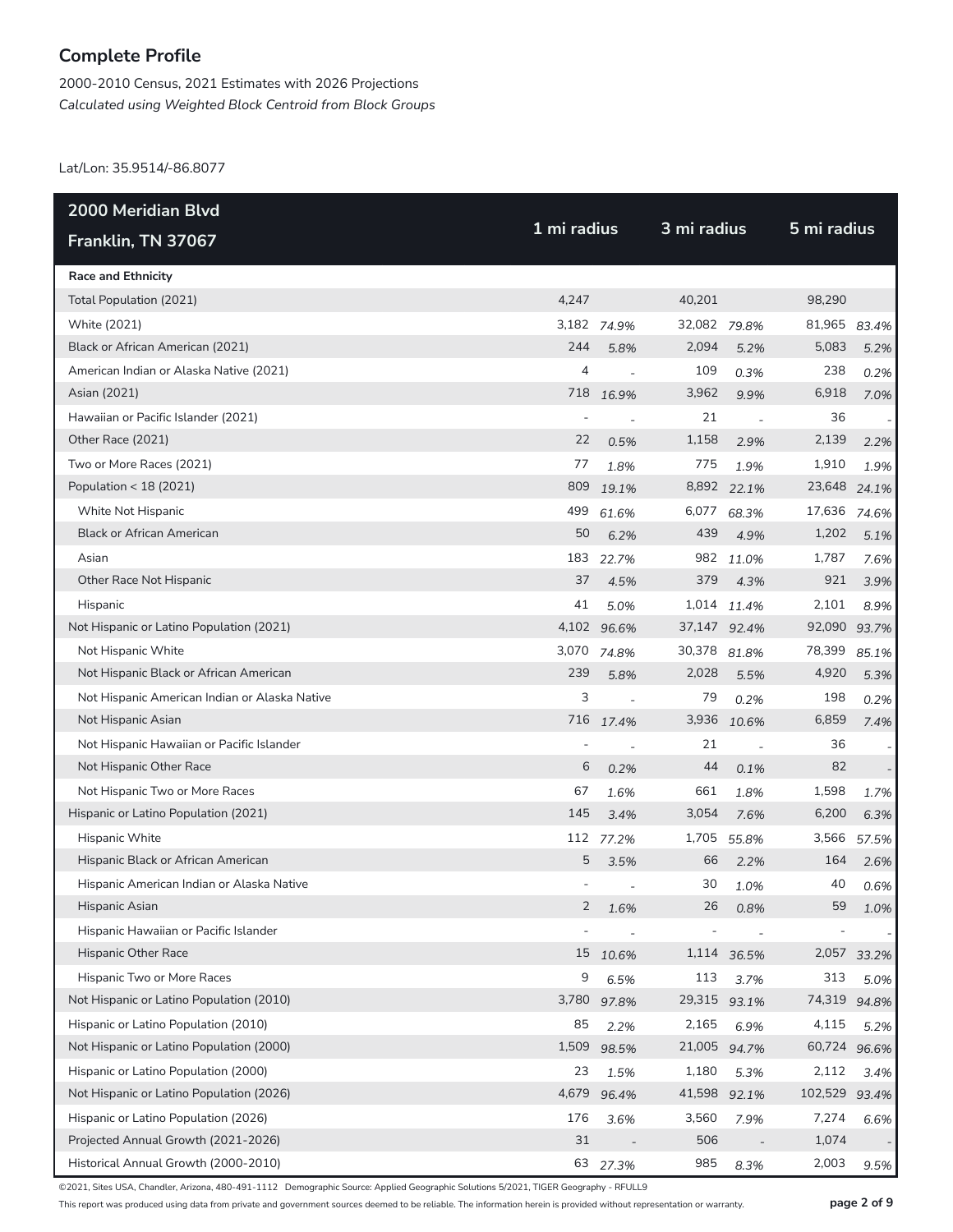2000-2010 Census, 2021 Estimates with 2026 Projections *Calculated using Weighted Block Centroid from Block Groups*

Lat/Lon: 35.9514/-86.8077

| <b>2000 Meridian Blvd</b>                 |            |             | 3 mi radius  |             | 5 mi radius   |             |
|-------------------------------------------|------------|-------------|--------------|-------------|---------------|-------------|
| Franklin, TN 37067                        |            | 1 mi radius |              |             |               |             |
| <b>Total Age Distribution (2021)</b>      |            |             |              |             |               |             |
| <b>Total Population</b>                   | 4,247      |             | 40,201       |             | 98,290        |             |
| Age Under 5 Years                         | 182        | 4.3%        | 2,001        | 5.0%        | 4,887         | 5.0%        |
| Age 5 to 9 Years                          | 219        | 5.2%        | 2,329        | 5.8%        | 6,089         | 6.2%        |
| Age 10 to 14 Years                        | 249        | 5.9%        | 2,657        | 6.6%        | 7,403         | 7.5%        |
| Age 15 to 19 Years                        | 224        | 5.3%        | 2,732        | 6.8%        | 7,377         | 7.5%        |
| Age 20 to 24 Years                        | 414        | 9.7%        | 3,522        | 8.8%        | 6,735         | 6.9%        |
| Age 25 to 29 Years                        |            | 438 10.3%   | 3,018        | 7.5%        | 5,299         | 5.4%        |
| Age 30 to 34 Years                        | 327        | 7.7%        | 2,392        | 5.9%        | 4,678         | 4.8%        |
| Age 35 to 39 Years                        | 324        | 7.6%        | 2,648        | 6.6%        | 5,800         | 5.9%        |
| Age 40 to 44 Years                        | 324        | 7.6%        | 2,806        | 7.0%        | 7,016         | 7.1%        |
| Age 45 to 49 Years                        | 295        | 7.0%        | 2,813        | 7.0%        | 7,333         | 7.5%        |
| Age 50 to 54 Years                        | 252        | 5.9%        | 2,668        | 6.6%        | 7,212         | 7.3%        |
| Age 55 to 59 Years                        | 239        | 5.6%        | 2,509        | 6.2%        | 6,828         | 6.9%        |
| Age 60 to 64 Years                        | 228        | 5.4%        | 2,228        | 5.5%        | 6,071         | 6.2%        |
| Age 65 to 69 Years                        | 169        | 4.0%        | 1,845        | 4.6%        | 4,972         | 5.1%        |
| Age 70 to 74 Years                        | 132        | 3.1%        | 1,570        | 3.9%        | 4,156         | 4.2%        |
| Age 75 to 79 Years                        | 92         | 2.2%        | 1,046        | 2.6%        | 2,732         | 2.8%        |
| Age 80 to 84 Years                        | 59         | 1.4%        | 648          | 1.6%        | 1,699         | 1.7%        |
| Age 85 Years or Over                      | 79         | 1.8%        | 770          | 1.9%        | 2,005         | 2.0%        |
| Median Age                                | 35.3       |             | 37.2         |             | 39.8          |             |
| Age 19 Years or Less                      |            | 874 20.6%   |              | 9,719 24.2% | 25,756 26.2%  |             |
| Age 20 to 64 Years                        |            | 2,842 66.9% | 24,604 61.2% |             | 56,970 58.0%  |             |
| Age 65 Years or Over                      |            | 531 12.5%   |              | 5,878 14.6% | 15,564 15.8%  |             |
| Female Age Distribution (2021)            |            |             |              |             |               |             |
| Female Population                         |            | 2,185 51.4% | 20,524 51.1% |             | 50,290 51.2%  |             |
| Age Under 5 Years                         | 92         | 4.2%        | 979          | 4.8%        | 2,424         | 4.8%        |
| Age 5 to 9 Years                          | 107        | 4.9%        | 1,169        | 5.7%        | 3,015         | 6.0%        |
| Age 10 to 14 Years                        | 130        | 6.0%        | 1,310        | 6.4%        | 3,580         | 7.1%        |
| Age 15 to 19 Years                        | 110        | 5.0%        | 1,337        | 6.5%        | 3,537         | 7.0%        |
| Age 20 to 24 Years                        |            | 232 10.6%   | 1,824        | 8.9%        | 3,407         | 6.8%        |
| Age 25 to 29 Years                        |            | 229 10.5%   | 1,530        | 7.5%        | 2,724         | 5.4%        |
| Age 30 to 34 Years                        | 155        | 7.1%        | 1,207        | 5.9%        | 2,431         | 4.8%        |
| Age 35 to 39 Years                        | 160        | 7.3%        |              | 1,335 6.5%  | 3,014         | 6.0%        |
| Age 40 to 44 Years                        | 159        | 7.3%        | 1,403        | 6.8%        | 3,619         | 7.2%        |
| Age 45 to 49 Years                        | 150        | 6.9%        | 1,446        | 7.0%        | 3,830         | 7.6%        |
| Age 50 to 54 Years                        | 116        | 5.3%        | 1,309        | 6.4%        | 3,582         | 7.1%        |
| Age 55 to 59 Years                        | 126        | 5.8%        | 1,290        | 6.3%        | 3,476         | 6.9%        |
| Age 60 to 64 Years                        | 117        | 5.3%        | 1,121        | 5.5%        | 3,053         | 6.1%        |
| Age 65 to 69 Years                        | 79         | 3.6%        | 918          | 4.5%        | 2,462         | 4.9%        |
| Age 70 to 74 Years                        | 78         | 3.6%        | 850          | 4.1%        | 2,207         | 4.4%        |
| Age 75 to 79 Years                        | 55         | 2.5%        | 611          | 3.0%        | 1,544         | 3.1%        |
| Age 80 to 84 Years                        | 33         | 1.5%        | 355          | 1.7%        | 1,003         | 2.0%        |
| Age 85 Years or Over                      | 57<br>35.6 | 2.6%        | 529<br>37.8  | 2.6%        | 1,382<br>40.6 | 2.7%        |
| Female Median Age<br>Age 19 Years or Less |            | 440 20.1%   |              | 4,795 23.4% | 12,556 25.0%  |             |
| Age 20 to 64 Years                        |            | 1,443 66.1% | 12,464 60.7% |             | 29,137 57.9%  |             |
| Age 65 Years or Over                      |            | 302 13.8%   |              | 3,264 15.9% |               | 8,597 17.1% |

©2021, Sites USA, Chandler, Arizona, 480-491-1112 Demographic Source: Applied Geographic Solutions 5/2021, TIGER Geography - RFULL9

This report was produced using data from private and government sources deemed to be reliable. The information herein is provided without representation or warranty. **page 3 of 9**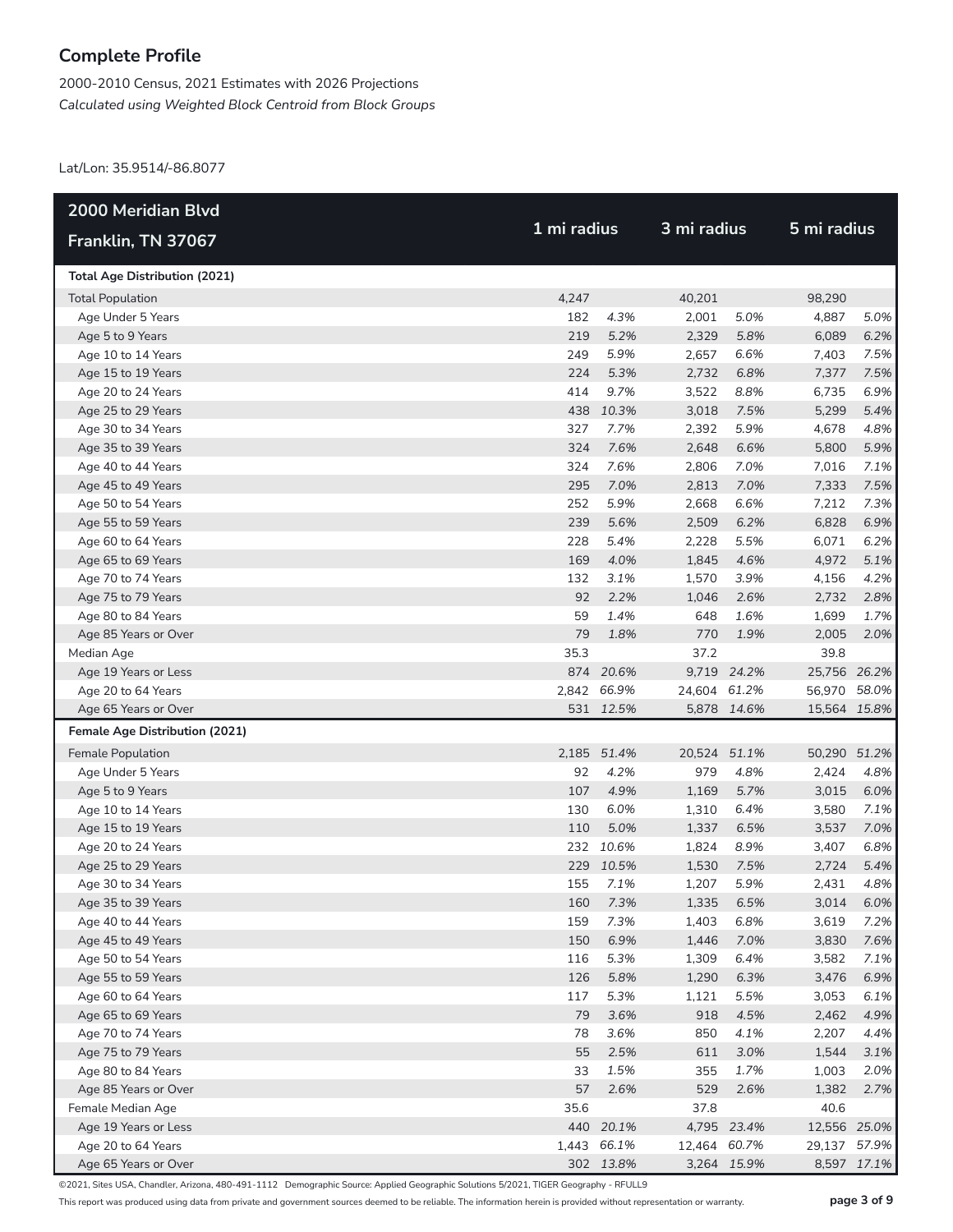2000-2010 Census, 2021 Estimates with 2026 Projections *Calculated using Weighted Block Centroid from Block Groups*

Lat/Lon: 35.9514/-86.8077

| <b>2000 Meridian Blvd</b>                |             |                       |              | 3 mi radius          |              |                      |
|------------------------------------------|-------------|-----------------------|--------------|----------------------|--------------|----------------------|
| Franklin, TN 37067                       | 1 mi radius |                       |              |                      | 5 mi radius  |                      |
| Male Age Distribution (2021)             |             |                       |              |                      |              |                      |
| Male Population                          |             | 2,063 48.6%           | 19,677 48.9% |                      | 48,000 48.8% |                      |
| Age Under 5 Years                        | 90          | 4.4%                  | 1,022        | 5.2%                 | 2,463        | 5.1%                 |
| Age 5 to 9 Years                         | 112         | 5.4%                  | 1,160        | 5.9%                 | 3,075        | 6.4%                 |
| Age 10 to 14 Years                       | 119         | 5.7%                  | 1,347        | 6.8%                 | 3,822        | 8.0%                 |
| Age 15 to 19 Years                       | 114         | 5.5%                  | 1,394        | 7.1%                 | 3,840        | 8.0%                 |
| Age 20 to 24 Years                       | 182         | 8.8%                  | 1,699        | 8.6%                 | 3,328        | 6.9%                 |
| Age 25 to 29 Years                       |             | 209 10.1%             | 1,489        | 7.6%                 | 2,575        | 5.4%                 |
| Age 30 to 34 Years                       | 172         | 8.3%                  | 1,184        | 6.0%                 | 2,247        | 4.7%                 |
| Age 35 to 39 Years                       | 164         | 8.0%                  | 1,313        | 6.7%                 | 2,786        | 5.8%                 |
| Age 40 to 44 Years                       | 166         | 8.0%                  | 1,403        | 7.1%                 | 3,396        | 7.1%                 |
| Age 45 to 49 Years                       | 145         | 7.0%                  | 1,366        | 6.9%                 | 3,503        | 7.3%                 |
| Age 50 to 54 Years                       | 136         | 6.6%                  | 1,359        | 6.9%                 | 3,630        | 7.6%                 |
| Age 55 to 59 Years                       | 113         | 5.5%                  | 1,219        | 6.2%                 | 3,351        | 7.0%                 |
| Age 60 to 64 Years                       | 111         | 5.4%                  | 1,107        | 5.6%                 | 3,018        | 6.3%                 |
| Age 65 to 69 Years                       | 90          | 4.4%                  | 926          | 4.7%                 | 2,510        | 5.2%                 |
| Age 70 to 74 Years                       | 54          | 2.6%                  | 720          | 3.7%                 | 1,950        | 4.1%                 |
| Age 75 to 79 Years                       | 37          | 1.8%                  | 435          | 2.2%                 | 1,188        | 2.5%                 |
| Age 80 to 84 Years                       | 26          | 1.3%                  | 293          | 1.5%                 | 697          | 1.5%                 |
| Age 85 Years or Over                     | 22          | 1.0%                  | 241          | 1.2%                 | 623          | 1.3%                 |
| Male Median Age                          | 35.1        |                       | 36.7         |                      | 39.1         |                      |
| Age 19 Years or Less                     |             | 435 21.1%             |              | 4,923 25.0%          | 13,200 27.5% |                      |
| Age 20 to 64 Years                       |             | 1,398 67.8%           | 12,139 61.7% |                      | 27,833 58.0% |                      |
| Age 65 Years or Over                     |             | 230 11.1%             |              | 2,614 13.3%          |              | 6,967 14.5%          |
| Males per 100 Females (2021)             |             |                       |              |                      |              |                      |
| <b>Overall Comparison</b>                | 94          |                       | 96           |                      | 95           |                      |
| Age Under 5 Years                        |             | 98 49.5%              | 104          | 51.1%                |              | 102 50.4%            |
| Age 5 to 9 Years                         |             | 104 51.0%             |              | 99 49.8%             |              | 102 50.5%            |
| Age 10 to 14 Years                       |             | 91 47.7%              | 103          | 50.7%                |              | 107 50.7%            |
| Age 15 to 19 Years                       |             | 104 50.9%             |              | 104 51.0%            |              | 109 52.1%            |
| Age 20 to 24 Years                       |             | 78 43.9%              |              | 93 48.2%             |              | 98 49.4%             |
| Age 25 to 29 Years                       |             | 91 47.6%              |              | 97 49.3%             |              | 95 48.6%             |
| Age 30 to 34 Years                       |             | 111 52.7%             |              | 98 49.5%             |              | 92 48.0%             |
| Age 35 to 39 Years                       |             | 102 50.6%             |              | 98 49.6%             |              | 92 48.0%             |
| Age 40 to 44 Years                       |             | 105 51.1%             |              | 100 50.0%            |              | 94 48.4%             |
| Age 45 to 49 Years                       |             | 97 49.2%              |              | 94 48.6%             |              | 91 47.8%             |
| Age 50 to 54 Years                       |             | 117 54.0%             |              | 104 50.9%            |              | 101 50.3%            |
| Age 55 to 59 Years                       |             | 90 47.3%              |              | 95 48.6%             |              | 96 49.1%             |
| Age 60 to 64 Years                       |             | 95 48.8%              |              | 99 49.7%             |              | 99 49.7%             |
| Age 65 to 69 Years                       |             | 114 53.4%             |              | 101 50.2%            |              | 102 50.5%            |
| Age 70 to 74 Years                       |             | 70 41.1%              |              | 85 45.8%             |              | 88 46.9%             |
| Age 75 to 79 Years                       |             | 68 40.4%              |              | 71 41.5%             |              | 77 43.5%             |
| Age 80 to 84 Years                       |             | 80 44.3%              |              | 83 45.2%             |              | 69 41.0%             |
| Age 85 Years or Over                     |             | 38 27.5%              |              | 45 31.3%             |              | 45 31.1%             |
| Age 19 Years or Less                     |             | 99 49.7%              |              | 103 50.7%            |              | 105 51.3%            |
| Age 20 to 39 Years<br>Age 40 to 64 Years |             | 94 48.3%<br>101 50.2% |              | 96 49.1%<br>98 49.6% |              | 94 48.6%<br>96 49.0% |
| Age 65 Years or Over                     |             | 76 43.2%              |              | 80 44.5%             |              | 81 44.8%             |
|                                          |             |                       |              |                      |              |                      |

©2021, Sites USA, Chandler, Arizona, 480-491-1112 Demographic Source: Applied Geographic Solutions 5/2021, TIGER Geography - RFULL9

This report was produced using data from private and government sources deemed to be reliable. The information herein is provided without representation or warranty. **page 4 of 9**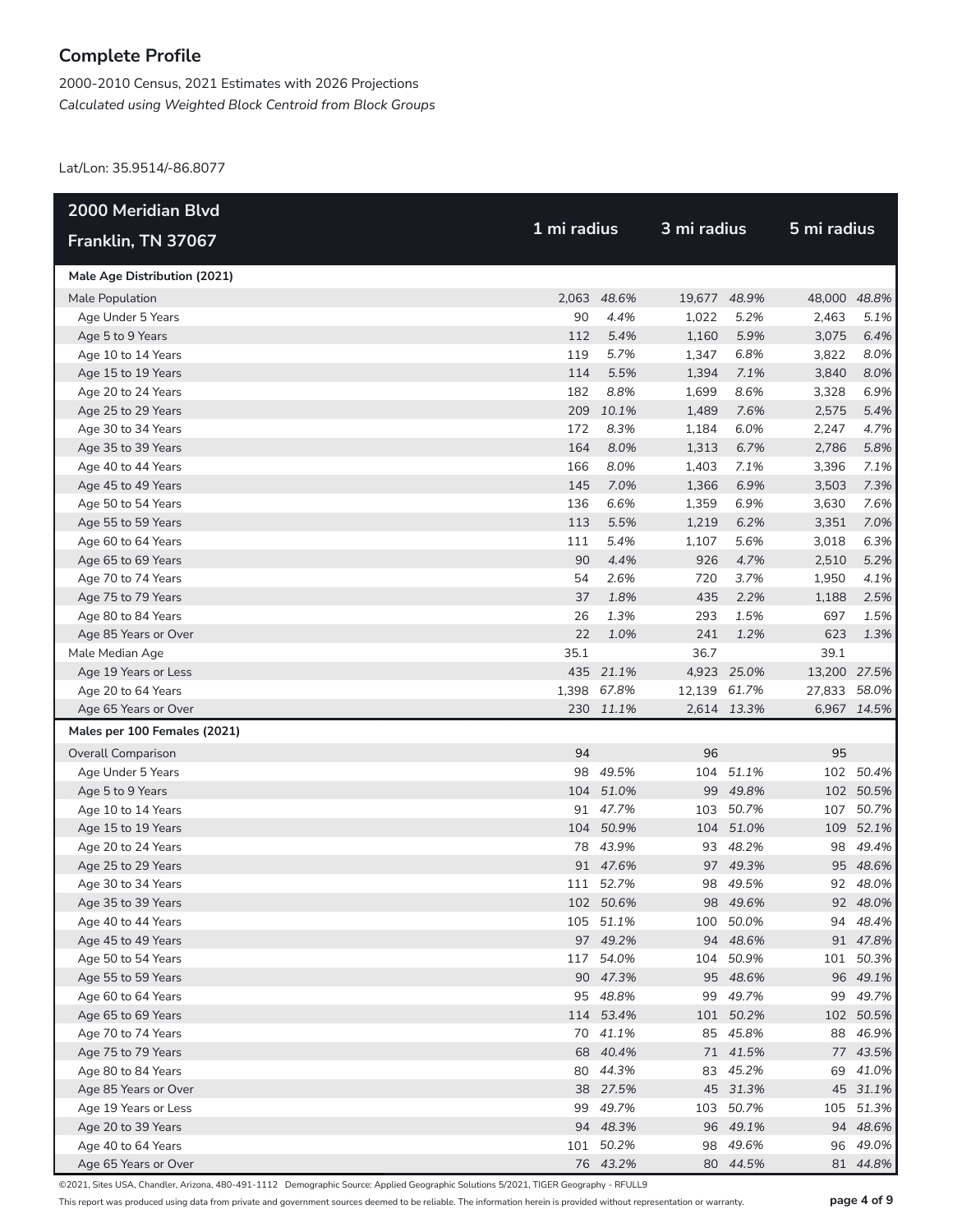2000-2010 Census, 2021 Estimates with 2026 Projections *Calculated using Weighted Block Centroid from Block Groups*

Lat/Lon: 35.9514/-86.8077

| <b>2000 Meridian Blvd</b>                    | 1 mi radius |             |              | 3 mi radius |              |             |
|----------------------------------------------|-------------|-------------|--------------|-------------|--------------|-------------|
| Franklin, TN 37067                           |             |             |              |             | 5 mi radius  |             |
| Household Type (2021)                        |             |             |              |             |              |             |
| <b>Total Households</b>                      | 1,991       |             | 16,119       |             | 37,233       |             |
| Households with Children                     |             | 394 19.8%   |              | 4,679 29.0% | 12,441 33.4% |             |
| Average Household Size                       | 2.1         |             | 2.5          |             | 2.6          |             |
| Household Density per Square Mile            | 634         |             | 570          |             | 474          |             |
| <b>Population Family</b>                     |             | 2,718 64.0% | 31,535 78.4% |             | 83,217 84.7% |             |
| Population Non-Family                        |             | 1,529 36.0% |              | 8,388 20.9% | 14,359       | 14.6%       |
| <b>Population Group Quarters</b>             |             |             | 279          | 0.7%        | 715          | 0.7%        |
| <b>Family Households</b>                     |             | 844 42.4%   |              | 9,839 61.0% | 25,992 69.8% |             |
| Married Couple Households                    |             | 665 78.7%   |              | 8,141 82.7% | 22,017 84.7% |             |
| Other Family Households with Children        |             | 179 21.3%   |              | 1,698 17.3% |              | 3,975 15.3% |
| Family Households with Children              |             | 387 45.8%   |              | 4,631 47.1% | 12,374 47.6% |             |
| Married Couple with Children                 |             | 271 70.2%   |              | 3,629 78.4% | 10,030 81.1% |             |
| Other Family Households with Children        |             | 115 29.8%   |              | 1,002 21.6% |              | 2,344 18.9% |
| Family Households No Children                |             | 458 54.2%   |              | 5,208 52.9% | 13,618 52.4% |             |
| Married Couple No Children                   |             | 393 86.0%   |              | 4,512 86.6% | 11,987 88.0% |             |
| Other Family Households No Children          |             | 64 14.0%    |              | 696 13.4%   |              | 1,631 12.0% |
| Non-Family Households                        |             | 1,147 57.6% |              | 6,279 39.0% | 11,241 30.2% |             |
| Non-Family Households with Children          | 8           | 0.7%        | 48           | 0.8%        | 67           | 0.6%        |
| Non-Family Households No Children            | 1,139       | 99.3%       | 6,232        | 99.2%       | 11,174 99.4% |             |
| Average Family Household Size                | 3.2         |             | 3.2          |             | 3.2          |             |
| Average Family Income                        | \$216,092   |             | \$185,337    |             | \$198,360    |             |
| Median Family Income                         | \$121,592   |             | \$143,891    |             | \$151,486    |             |
| Average Non-Family Household Size            | 1.3         |             | 1.3          |             | 1.3          |             |
| Marital Status (2021)                        |             |             |              |             |              |             |
| Population Age 15 Years or Over              | 3,597       |             | 33,214       |             | 79,911       |             |
| Never Married                                |             | 1,010 28.1% |              | 8,124 24.5% | 18,235 22.8% |             |
| <b>Currently Married</b>                     |             | 2,173 60.4% | 20,611 62.1% |             | 51,359 64.3% |             |
| <b>Previously Married</b>                    |             | 414 11.5%   |              | 4,478 13.5% | 10,317 12.9% |             |
| Separated                                    |             | 130 31.4%   |              | 734 16.4%   |              | 1,488 14.4% |
| Widowed                                      |             | 97 23.4%    |              | 1,523 34.0% |              | 3,584 34.7% |
| Divorced                                     |             | 187 45.2%   |              | 2,221 49.6% |              | 5,245 50.8% |
| <b>Educational Attainment (2021)</b>         |             |             |              |             |              |             |
| Adult Population Age 25 Years or Over        | 2,959       |             | 26,960       |             | 65,799       |             |
| Elementary (Grade Level 0 to 8)              | 10          | 0.3%        | 412          | 1.5%        | 946          | 1.4%        |
| Some High School (Grade Level 9 to 11)       | 25          | 0.8%        | 607          | 2.3%        | 1,527        | 2.3%        |
| High School Graduate                         | 246         | 8.3%        | 2,613        | 9.7%        | 7,086        | 10.8%       |
| Some College                                 | 429         | 14.5%       | 3,667        | 13.6%       |              | 8,847 13.4% |
| Associate Degree Only                        | 90          | 3.1%        | 1,414        | 5.2%        | 3,553        | 5.4%        |
| <b>Bachelor Degree Only</b>                  | 1,235       | 41.7%       | 10,754 39.9% |             | 26,491 40.3% |             |
| <b>Graduate Degree</b>                       |             | 924 31.2%   |              | 7,493 27.8% | 17,350 26.4% |             |
| Any College (Some College or Higher)         |             | 2,679 90.5% | 23,327 86.5% |             | 56,240 85.5% |             |
| College Degree + (Bachelor Degree or Higher) |             | 2,159 73.0% | 18,247 67.7% |             | 43,840 66.6% |             |

©2021, Sites USA, Chandler, Arizona, 480-491-1112 Demographic Source: Applied Geographic Solutions 5/2021, TIGER Geography - RFULL9

This report was produced using data from private and government sources deemed to be reliable. The information herein is provided without representation or warranty. **page 5 of 9**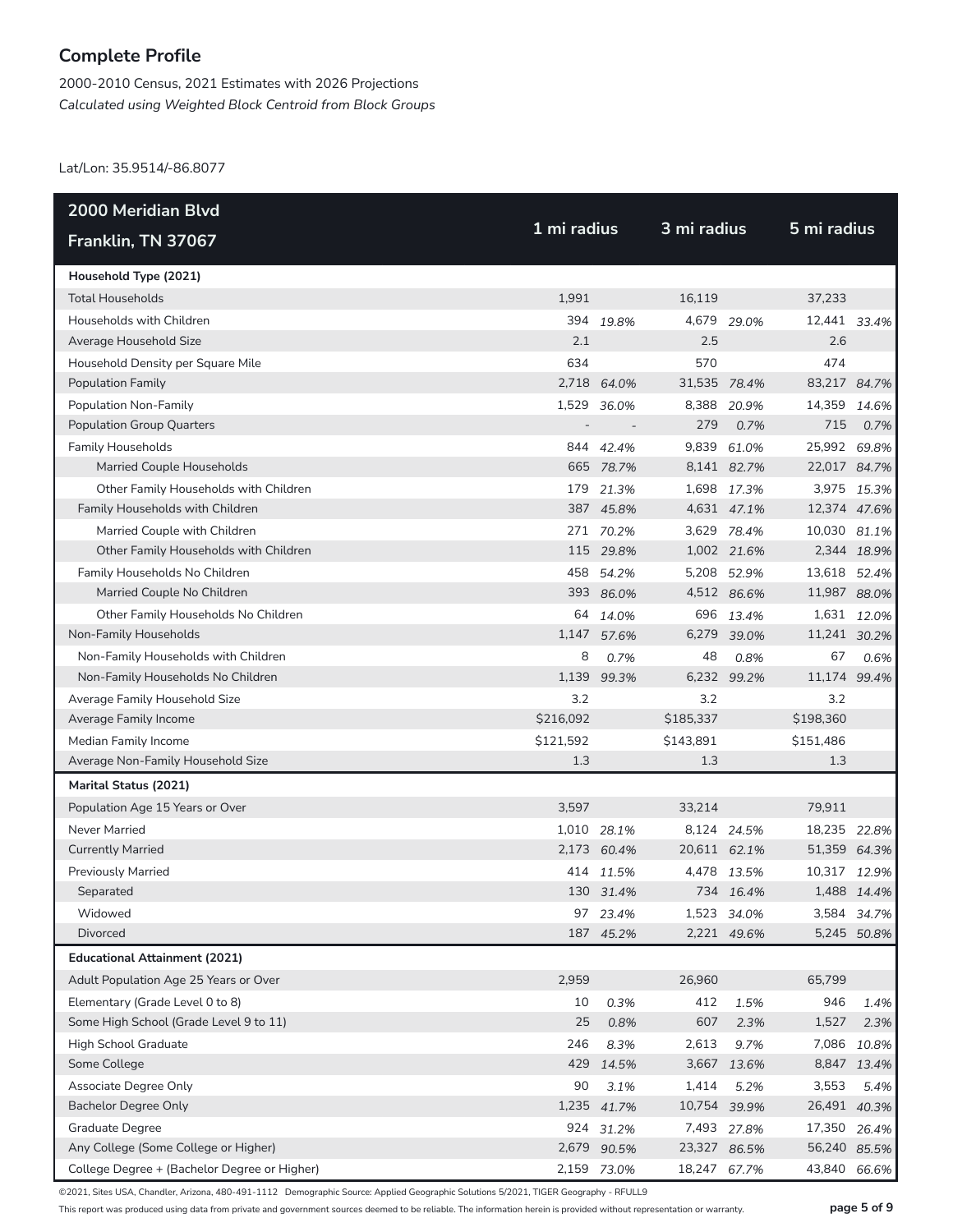2000-2010 Census, 2021 Estimates with 2026 Projections *Calculated using Weighted Block Centroid from Block Groups*

Lat/Lon: 35.9514/-86.8077

| <b>2000 Meridian Blvd</b>                      |             |             |              |             |              |             |
|------------------------------------------------|-------------|-------------|--------------|-------------|--------------|-------------|
| Franklin, TN 37067                             | 1 mi radius |             | 3 mi radius  |             | 5 mi radius  |             |
| Housing                                        |             |             |              |             |              |             |
| Total Housing Units (2021)                     | 2,072       |             | 16,615       |             | 38,322       |             |
| Total Housing Units (2010)                     | 1,421       |             | 13,054       |             | 31,055       |             |
| Historical Annual Growth (2010-2021)           | 651         | 4.2%        | 3,561        | 2.5%        | 7,267        | 2.1%        |
| Housing Units Occupied (2021)                  |             | 1,991 96.1% | 16,119 97.0% |             | 37,233       | 97.2%       |
| Housing Units Owner-Occupied                   |             | 585 29.4%   |              | 9,076 56.3% | 25,967 69.7% |             |
| Housing Units Renter-Occupied                  |             | 1,406 70.6% |              | 7,042 43.7% | 11,266 30.3% |             |
| Housing Units Vacant (2021)                    | 81          | 3.9%        | 496          | 3.0%        | 1,088        | 2.8%        |
| Household Size (2021)                          |             |             |              |             |              |             |
| <b>Total Households</b>                        | 1,991       |             | 16,119       |             | 37,233       |             |
| 1 Person Households                            |             | 959 48.2%   |              | 4,836 30.0% |              | 9,013 24.2% |
| 2 Person Households                            |             | 581 29.2%   |              | 5,207 32.3% | 12,124 32.6% |             |
| 3 Person Households                            |             | 208 10.5%   |              | 2,408 14.9% |              | 6,225 16.7% |
| 4 Person Households                            | 169         | 8.5%        |              | 2,307 14.3% |              | 6,204 16.7% |
| 5 Person Households                            | 55          | 2.8%        | 933          | 5.8%        | 2,577        | 6.9%        |
| 6 Person Households                            | 13          | 0.7%        | 279          | 1.7%        | 747          | 2.0%        |
| 7 or More Person Households                    | 6           | 0.3%        | 149          | 0.9%        | 343          | 0.9%        |
| Household Income Distribution (2021)           |             |             |              |             |              |             |
| HH Income \$200,000 or More                    |             | 265 13.3%   |              | 3,231 20.0% |              | 9,062 24.3% |
| HH Income \$150,000 to \$199,999               | 191         | 9.6%        |              | 1,802 11.2% |              | 4,384 11.8% |
| HH Income \$125,000 to \$149,999               |             | 245 12.3%   |              | 1,704 10.6% |              | 3,917 10.5% |
| HH Income \$100,000 to \$124,999               |             | 287 14.4%   |              | 1,972 12.2% |              | 4,079 11.0% |
| HH Income \$75,000 to \$99,999                 |             | 342 17.2%   |              | 2,407 14.9% |              | 4,348 11.7% |
| HH Income \$50,000 to \$74,999                 |             | 289 14.5%   |              | 2,116 13.1% |              | 4,761 12.8% |
| HH Income \$35,000 to \$49,999                 | 185         | 9.3%        | 1,217        | 7.5%        | 2,729        | 7.3%        |
| HH Income \$25,000 to \$34,999                 | 63          | 3.2%        | 551          | 3.4%        | 1,489        | 4.0%        |
| HH Income \$15,000 to \$24,999                 | 59          | 3.0%        | 543          | 3.4%        | 1,249        | 3.4%        |
| HH Income \$10,000 to \$14,999                 | 12          | 0.6%        | 209          | 1.3%        | 390          | 1.0%        |
| HH Income Under \$10,000                       | 54          | 2.7%        | 368          | 2.3%        | 825          | 2.2%        |
| Household Vehicles (2021)                      |             |             |              |             |              |             |
| Households 0 Vehicles Available                | 66          | 3.3%        | 471          | 2.9%        | 1,093        | 2.9%        |
| Households 1 Vehicle Available                 |             | 849 42.6%   |              | 5,120 31.8% |              | 9,306 25.0% |
| Households 2 Vehicles Available                |             | 832 41.8%   |              | 6,866 42.6% | 16,717 44.9% |             |
| Households 3 or More Vehicles Available        |             | 245 12.3%   |              | 3,662 22.7% | 10,118 27.2% |             |
| <b>Total Vehicles Available</b>                | 3,320       |             | 31,346       |             | 77,380       |             |
| Average Vehicles per Household                 | 1.7         |             | 1.9          |             | 2.1          |             |
| Owner-Occupied Household Vehicles              |             | 1,191 35.9% | 20,527 65.5% |             | 60,168 77.8% |             |
| Average Vehicles per Owner-Occupied Household  | 2.0         |             | 2.3          |             | 2.3          |             |
| Renter-Occupied Household Vehicles             |             | 2,129 64.1% | 10,819 34.5% |             | 17,212 22.2% |             |
| Average Vehicles per Renter-Occupied Household | 1.5         |             | 1.5          |             | 1.5          |             |
| Travel Time (2021)                             |             |             |              |             |              |             |
| Worker Base Age 16 years or Over               | 2,163       |             | 20,381       |             | 49,846       |             |
| Travel to Work in 14 Minutes or Less           |             | 771 35.6%   |              | 6,098 29.9% | 11,521 23.1% |             |
| Travel to Work in 15 to 29 Minutes             |             | 635 29.4%   |              | 6,689 32.8% | 16,860 33.8% |             |
| Travel to Work in 30 to 59 Minutes             |             | 840 38.8%   |              | 6,570 32.2% | 15,509 31.1% |             |
| Travel to Work in 60 Minutes or More           | 43          | 2.0%        | 689          | 3.4%        | 1,889        | 3.8%        |
| Work at Home                                   | 246         | 11.4%       |              | 2,208 10.8% |              | 5,701 11.4% |
| Average Minutes Travel to Work                 | 20.9        |             | 21.2         |             | 22.0         |             |

©2021, Sites USA, Chandler, Arizona, 480-491-1112 Demographic Source: Applied Geographic Solutions 5/2021, TIGER Geography - RFULL9

This report was produced using data from private and government sources deemed to be reliable. The information herein is provided without representation or warranty. **page 6 of 9**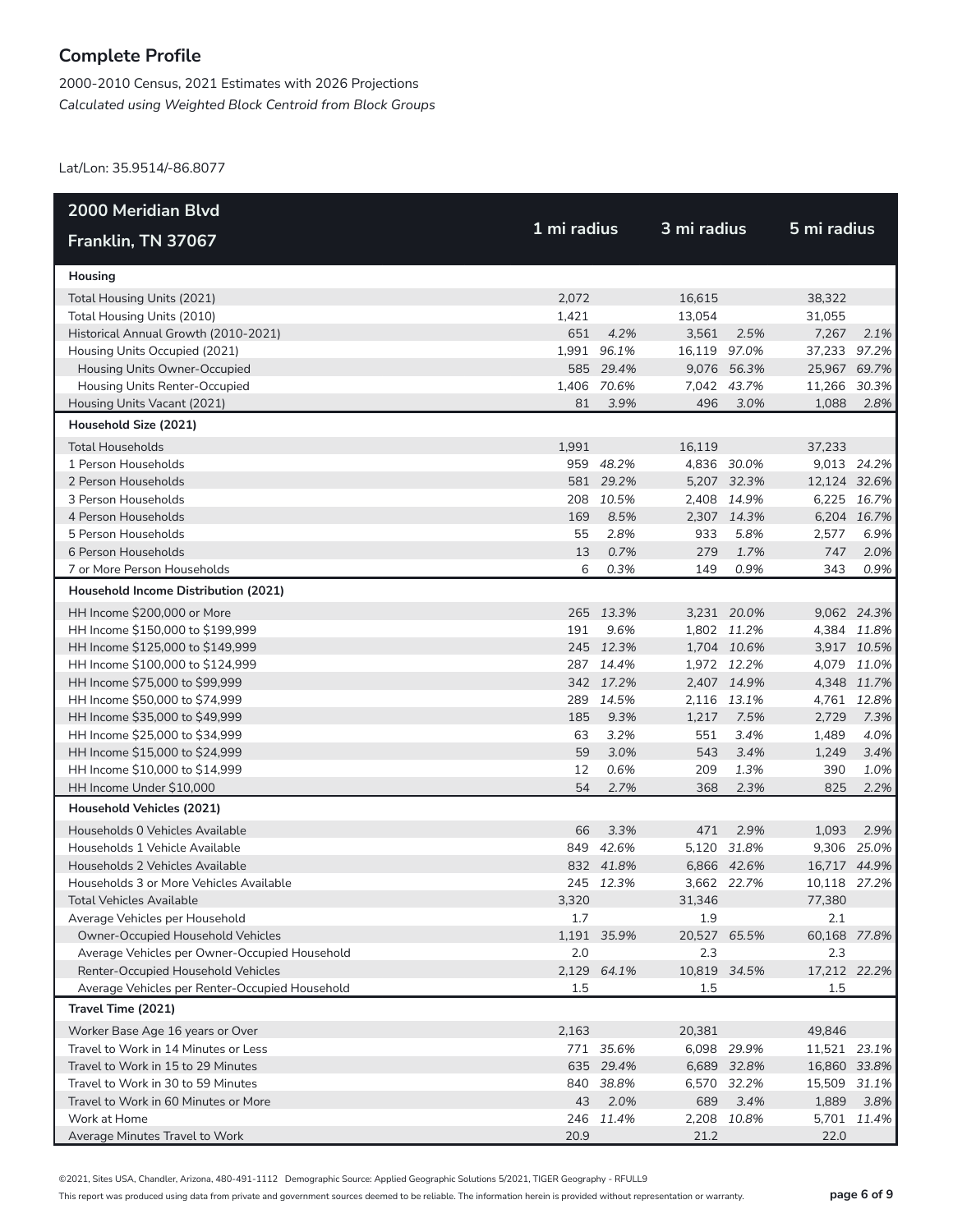2000-2010 Census, 2021 Estimates with 2026 Projections *Calculated using Weighted Block Centroid from Block Groups*

Lat/Lon: 35.9514/-86.8077

| <b>2000 Meridian Blvd</b>                      |             |                          |                          |                          |              |              |  |
|------------------------------------------------|-------------|--------------------------|--------------------------|--------------------------|--------------|--------------|--|
| Franklin, TN 37067                             | 1 mi radius |                          | 3 mi radius              |                          | 5 mi radius  |              |  |
| Transportation To Work (2021)                  |             |                          |                          |                          |              |              |  |
| Worker Base Age 16 years or Over               | 2,163       |                          | 20,381                   |                          | 49.846       |              |  |
| Drive to Work Alone                            |             | 1,671 77.2%              | 16,138 79.2%             |                          | 39,175 78.6% |              |  |
| Drive to Work in Carpool                       | 178         | 8.2%                     | 1,489                    | 7.3%                     | 3,722        | 7.5%         |  |
| Travel to Work by Public Transportation        | 4           | 0.2%                     | 45                       | 0.2%                     | 159          | 0.3%         |  |
| Drive to Work on Motorcycle                    |             |                          | 17                       |                          | 31           |              |  |
| Bicycle to Work                                |             |                          | $\overline{\phantom{a}}$ |                          | 11           |              |  |
| Walk to Work                                   | 29          | 1.4%                     | 350                      | 1.7%                     | 549          | 1.1%         |  |
| <b>Other Means</b>                             | 35          | 1.6%                     | 132                      | 0.6%                     | 498          | 1.0%         |  |
| Work at Home                                   |             | 246 11.4%                |                          | 2,208 10.8%              |              | 5,701 11.4%  |  |
| Daytime Demographics (2021)                    |             |                          |                          |                          |              |              |  |
| <b>Total Businesses</b>                        | 1,789       |                          | 4,990                    |                          | 7,651        |              |  |
| <b>Total Employees</b>                         | 27,498      |                          | 59,055                   |                          | 78,906       |              |  |
| <b>Company Headquarter Businesses</b>          | 114         | 6.3%                     | 265                      | 5.3%                     | 361          | 4.7%         |  |
| Company Headquarter Employees                  | 9,716       | 35.3%                    | 16,016                   | 27.1%                    | 18,163       | 23.0%        |  |
| <b>Employee Population per Business</b>        | 15.4 to 1   |                          | 11.8 to 1                |                          | 10.3 to 1    |              |  |
| <b>Residential Population per Business</b>     |             | $2.4$ to $1$             |                          | 8.1 to 1                 | 12.8 to 1    |              |  |
| Adj. Daytime Demographics Age 16 Years or Over | 28,455      |                          | 69,136                   |                          | 105,343      |              |  |
| <b>Labor Force</b>                             |             |                          |                          |                          |              |              |  |
| Labor Population Age 16 Years or Over (2021)   | 3,544       |                          | 32,551                   |                          | 78,094       |              |  |
| Labor Force Total Males (2021)                 |             | 1,718 48.5%              | 15,823 48.6%             |                          | 37,719       | 48.3%        |  |
| Male Civilian Employed                         |             | 1,426 83.0%              |                          | 12,149 76.8%             | 28,381 75.2% |              |  |
| Male Civilian Unemployed                       | 46          | 2.7%                     | 471                      | 3.0%                     | 806          | 2.1%         |  |
| Males in Armed Forces                          |             | $\overline{\phantom{a}}$ | 3                        |                          | 10           |              |  |
| Males Not in Labor Force                       |             | 247 14.4%                |                          | 3,200 20.2%              |              | 8,522 22.6%  |  |
| Labor Force Total Females (2021)               |             | 1,826 51.5%              |                          | 16,728 51.4%             | 40,376 51.7% |              |  |
| Female Civilian Employed                       |             | 1,161 63.6%              | 10,317 61.7%             |                          | 23,263       | 57.6%        |  |
| Female Civilian Unemployed                     | 47          | 2.6%                     | 374                      | 2.2%                     | 963          | 2.4%         |  |
| <b>Females in Armed Forces</b>                 |             |                          |                          |                          | 4            |              |  |
| Females Not in Labor Force                     | 618         | 33.8%                    | 6,036                    | 36.1%                    |              | 16,146 40.0% |  |
| Unemployment Rate                              | 93          | 2.6%                     | 845                      | 2.6%                     | 1,769        | 2.3%         |  |
| Occupation (2021)                              |             |                          |                          |                          |              |              |  |
| Occupation Population Age 16 Years or Over     | 2,587       |                          | 22,466                   |                          | 51,644       |              |  |
| <b>Occupation Total Males</b>                  |             | 1,426 55.1%              | 12,149 54.1%             |                          |              | 28,381 55.0% |  |
| <b>Occupation Total Females</b>                |             | 1,161 44.9%              |                          | 10,317 45.9%             |              | 23,263 45.0% |  |
| Management, Business, Financial Operations     | 705         | $\overline{\phantom{a}}$ |                          | 5,792 25.8%              |              | 13,398 25.9% |  |
| Professional, Related                          |             | 917 35.4%                |                          | 7,106 31.6%              |              | 16,630 32.2% |  |
| Service                                        | 241         | 9.3%                     |                          | 3,340 14.9%              |              | 6,975 13.5%  |  |
| Sales, Office                                  |             | 581 22.5%                |                          | 4,533 20.2%              | 10,442 20.2% |              |  |
| Farming, Fishing, Forestry                     |             | $\overline{\phantom{a}}$ | 12                       | $\overline{\phantom{a}}$ | 27           |              |  |
| Construction, Extraction, Maintenance          | 54          | 2.1%                     | 571                      | 2.5%                     | 1,642        | 3.2%         |  |
| Production, Transport, Material Moving         | 89          | 3.4%                     | 1,111                    | 4.9%                     | 2,530        | 4.9%         |  |
| <b>White Collar Workers</b>                    |             | 2,202 85.1%              |                          | 17,431 77.6%             | 40,470 78.4% |              |  |
| <b>Blue Collar Workers</b>                     |             | 385 14.9%                |                          | 5,035 22.4%              |              | 11,174 21.6% |  |

©2021, Sites USA, Chandler, Arizona, 480-491-1112 Demographic Source: Applied Geographic Solutions 5/2021, TIGER Geography - RFULL9

This report was produced using data from private and government sources deemed to be reliable. The information herein is provided without representation or warranty. **page 7 of 9**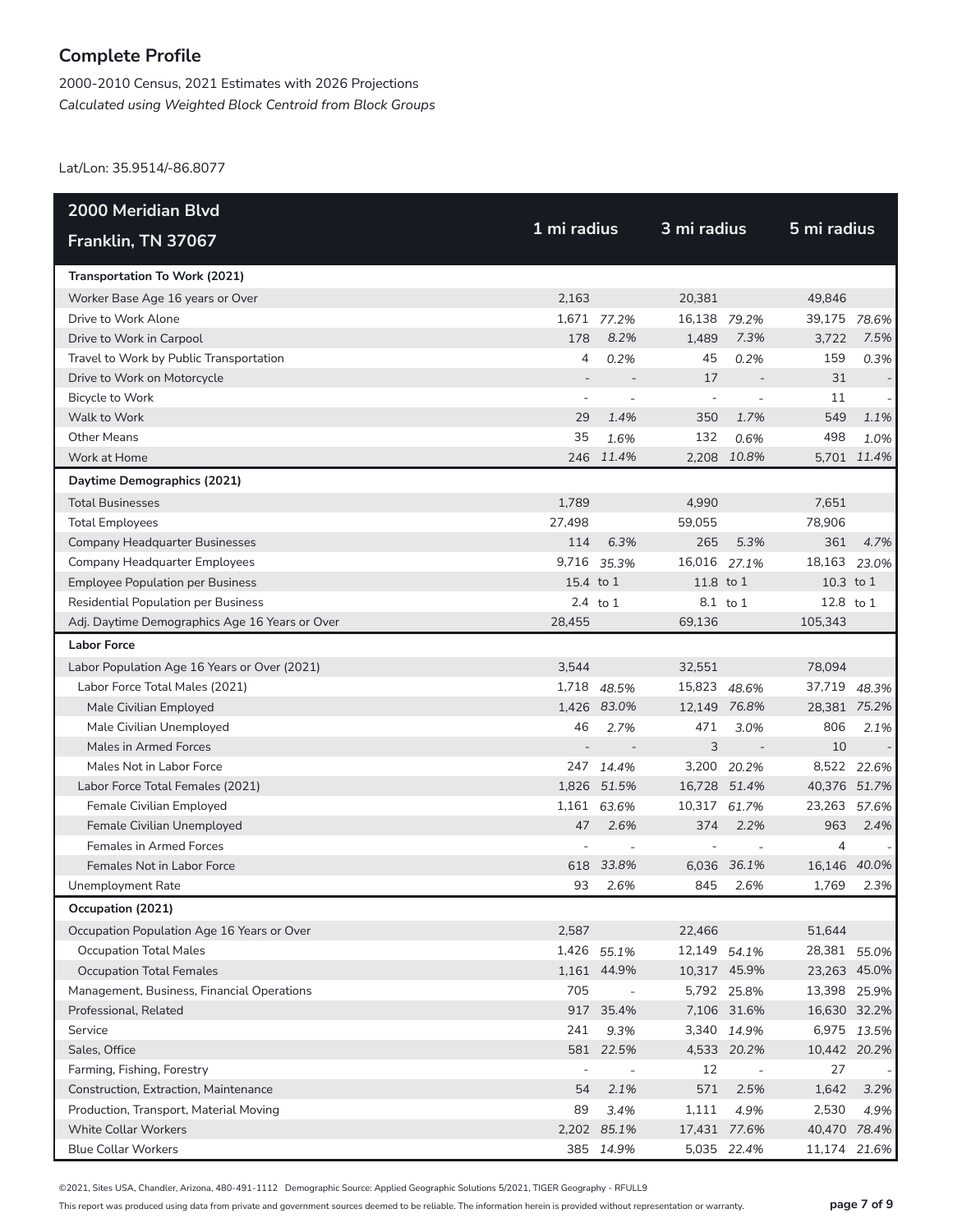2000-2010 Census, 2021 Estimates with 2026 Projections *Calculated using Weighted Block Centroid from Block Groups*

Lat/Lon: 35.9514/-86.8077

| 2000 Meridian Blvd                   |                          |                          |                          |                          |              |             |
|--------------------------------------|--------------------------|--------------------------|--------------------------|--------------------------|--------------|-------------|
| Franklin, TN 37067                   | 1 mi radius              |                          | 3 mi radius              |                          | 5 mi radius  |             |
| Units In Structure (2021)            |                          |                          |                          |                          |              |             |
| <b>Total Units</b>                   | 1,725                    |                          | 12,249                   |                          | 29,258       |             |
| 1 Detached Unit                      |                          | 508 29.5%                |                          | 8,507 69.4%              | 25,100 85.8% |             |
| 1 Attached Unit                      |                          | 183 10.6%                |                          | 1,474 12.0%              | 2,622        | 9.0%        |
| 2 Units                              | 20                       | 1.2%                     | 254                      | 2.1%                     | 424          | 1.4%        |
| 3 to 4 Units                         | 45                       | 2.6%                     | 523                      | 4.3%                     | 887          | 3.0%        |
| 5 to 9 Units                         | 155                      | 9.0%                     | 1,021                    | 8.3%                     | 1,722        | 5.9%        |
| 10 to 19 Units                       |                          | 580 33.6%                |                          | 2,170 17.7%              |              | 3,086 10.5% |
| 20 to 49 Units                       |                          | 200 11.6%                | 712                      | 5.8%                     | 978          | 3.3%        |
| 50 or More Units                     |                          | 282 16.4%                |                          | 1,332 10.9%              | 1,909        | 6.5%        |
| Mobile Home or Trailer               | 18                       | 1.0%                     | 125                      | 1.0%                     | 504          | 1.7%        |
| <b>Other Structure</b>               | $\overline{\phantom{a}}$ |                          | $\overline{\phantom{a}}$ | $\overline{\phantom{a}}$ | 1            |             |
| Homes Built By Year (2021)           |                          |                          |                          |                          |              |             |
| Homes Built 2014 or later            |                          | 393 19.0%                |                          | 2,105 12.7%              |              | 5,203 13.6% |
| Homes Built 2010 to 2013             | 102                      | 4.9%                     | 893                      | 5.4%                     | 2,145        | 5.6%        |
| Homes Built 2000 to 2009             |                          | 366 17.7%                |                          | 3,630 21.8%              |              | 7,033 18.4% |
| Homes Built 1990 to 1999             |                          | 666 32.1%                |                          | 3,982 24.0%              |              | 9,515 24.8% |
| Homes Built 1980 to 1989             |                          | 263 12.7%                |                          | 2,589 15.6%              |              | 5,888 15.4% |
| Homes Built 1970 to 1979             | 145                      | 7.0%                     |                          | 1,841 11.1%              |              | 4,001 10.4% |
| Homes Built 1960 to 1969             | 35                       | 1.7%                     | 844                      | 5.1%                     | 2,192        | 5.7%        |
| Homes Built 1950 to 1959             | 8                        | 0.4%                     | 85                       | 0.5%                     | 390          | 1.0%        |
| Homes Built 1940 to 1949             | 3                        | 0.1%                     | 43                       | 0.3%                     | 348          | 0.9%        |
| Homes Built Before 1939              | 10                       | 0.5%                     | 108                      | 0.6%                     | 518          | 1.4%        |
| Median Age of Homes                  | 19.0 yrs                 |                          | $22.1$ yrs               |                          | 23.4 yrs     |             |
| Home Values (2021)                   |                          |                          |                          |                          |              |             |
| <b>Owner Specified Housing Units</b> | 585                      |                          | 9,076                    |                          | 25,967       |             |
| Home Values \$1,000,000 or More      | 9                        | 1.5%                     | 597                      | 6.6%                     | 2,493        | 9.6%        |
| Home Values \$750,000 to \$999,999   |                          | 110 18.7%                | 886                      | 9.8%                     |              | 2,738 10.5% |
| Home Values \$500,000 to \$749,999   | 139                      | 23.8%                    |                          | 2,661 29.3%              | 7,789        | 30.0%       |
| Home Values \$400,000 to \$499,999   |                          | 167 28.5%                |                          | 2,205 24.3%              |              | 5,824 22.4% |
| Home Values \$300,000 to \$399,999   | 109                      | 18.6%                    |                          | 1,732 19.1%              |              | 4,430 17.1% |
| Home Values \$250,000 to \$299,999   | 20                       | 3.5%                     | 409                      | 4.5%                     | 1,252        | 4.8%        |
| Home Values \$200,000 to \$249,999   | 6                        | 1.1%                     | 116                      | 1.3%                     | 299          | 1.2%        |
| Home Values \$175,000 to \$199,999   | 5                        | 0.9%                     | 73                       | 0.8%                     | 164          | 0.6%        |
| Home Values \$150,000 to \$174,999   | 5                        | 0.9%                     | 168                      | 1.8%                     | 368          | 1.4%        |
| Home Values \$125,000 to \$149,999   | $\overline{2}$           | 0.4%                     | 69                       | 0.8%                     | 154          | 0.6%        |
| Home Values \$100,000 to \$124,999   | 11                       | 1.9%                     | 104                      | 1.1%                     | 200          | 0.8%        |
| Home Values \$90,000 to \$99,999     | $\overline{a}$           |                          | $\overline{4}$           |                          | 27           | 0.1%        |
| Home Values \$80,000 to \$89,999     |                          |                          | 4                        |                          | 46           | 0.2%        |
| Home Values \$70,000 to \$79,999     |                          |                          |                          |                          |              |             |
| Home Values \$60,000 to \$69,999     | $\overline{\phantom{0}}$ | $\overline{\phantom{a}}$ | 1                        | $\overline{\phantom{m}}$ | 3            |             |
| Home Values \$50,000 to \$59,999     |                          |                          | 3                        |                          | $\,$ 6 $\,$  |             |
| Home Values \$35,000 to \$49,999     |                          |                          | $\overline{\phantom{a}}$ |                          |              |             |
| Home Values \$25,000 to \$34,999     |                          |                          | 23                       | 0.3%                     | 73           | 0.3%        |
| Home Values \$10,000 to \$24,999     |                          | $\overline{\phantom{a}}$ | $\overline{2}$           | $\overline{a}$           | 40           | 0.2%        |
| Home Values Under \$10,000           |                          | $\overline{\phantom{a}}$ | 19                       | 0.2%                     | 61           | 0.2%        |
| Owner-Occupied Median Home Value     | \$466,836                |                          | \$502,307                |                          | \$533,874    |             |
| Renter-Occupied Median Rent          | \$1,416                  |                          | \$1,398                  |                          | \$1,384      |             |

©2021, Sites USA, Chandler, Arizona, 480-491-1112 Demographic Source: Applied Geographic Solutions 5/2021, TIGER Geography - RFULL9

This report was produced using data from private and government sources deemed to be reliable. The information herein is provided without representation or warranty. **page 8 of 9**